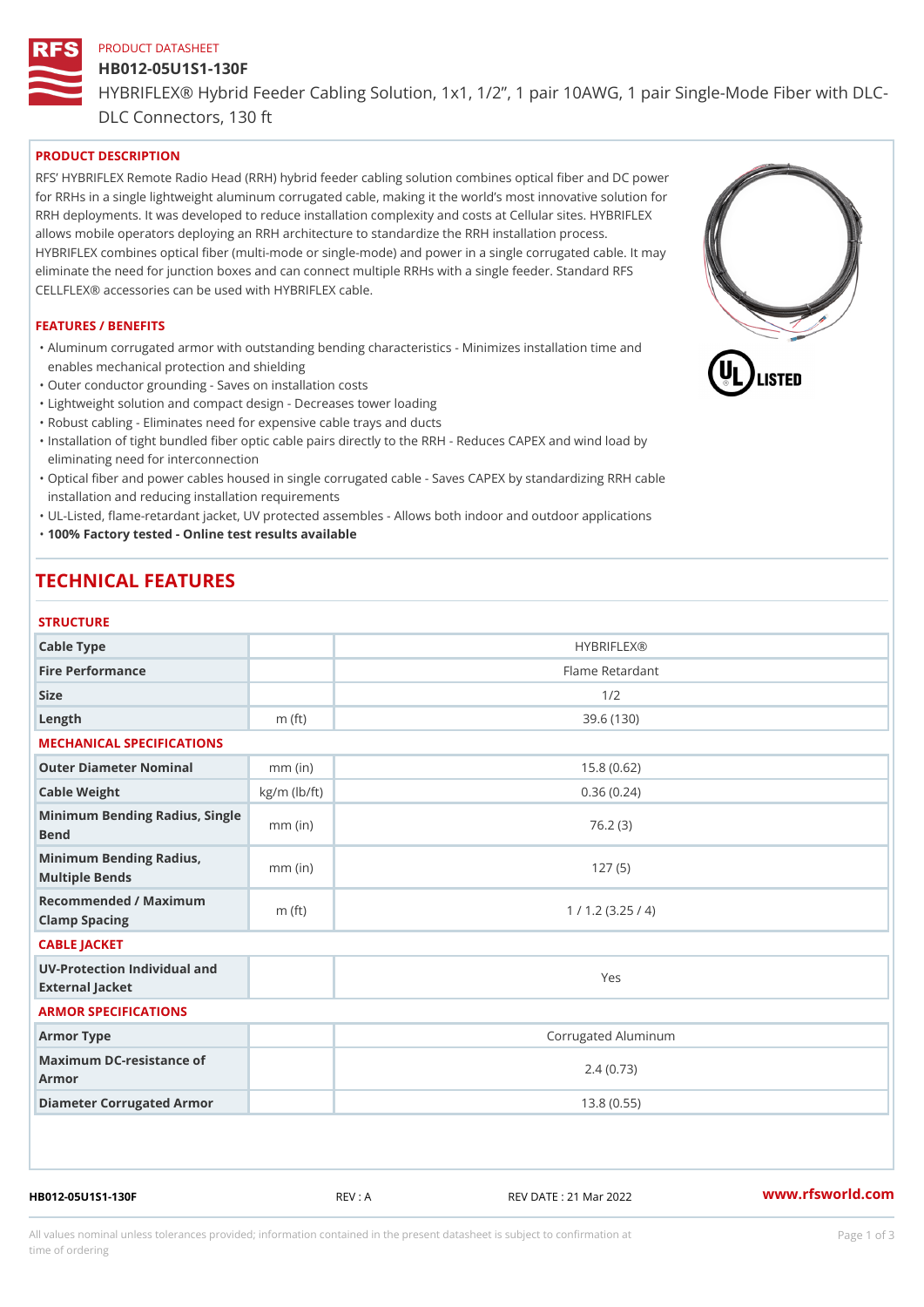#### PRODUCT DATASHEET

## HB012-05U1S1-130F

HYBRIFLEX® Hybrid Feeder Cabling Solution, 1x1, 1/2, 1 pair 10AWG, DLC Connectors, 130 ft

| DC POWER CABLE SPECIFICATIONS                                 |                             |                                                      |  |  |
|---------------------------------------------------------------|-----------------------------|------------------------------------------------------|--|--|
| Number of DC Pairs                                            |                             | $\mathbf{1}$                                         |  |  |
| Maximum DC-Resistance $\bigcirc$ /km ( $\circ$ /kft)<br>Cable |                             | 3.41(1.04)                                           |  |  |
| Cross Section of Power Cnamble (AWG)                          |                             | 5.3(10)                                              |  |  |
| DC Wire Jacket Material                                       |                             | PVC/Nylon                                            |  |  |
| DC Cable Single Bending Rhandi(uish)                          |                             | 83 (3.3)                                             |  |  |
| DC Cable Diameter                                             | $mm$ (in)                   | 4.2(0.165)                                           |  |  |
| DC Standards (Meets or Exceeds)                               |                             | For use in Type MC per UL 1569, PVC Nylon, RoHS/REAC |  |  |
| Break-out length (Top)                                        | $mm$ (in)                   | 559 (22)                                             |  |  |
| Break-out length (Bottom) mm (in)                             |                             | 914(36)                                              |  |  |
| <b>F/O CABLE SPECIFICATIONS</b>                               |                             |                                                      |  |  |
| Number of F/O Pairs                                           |                             | $\mathbf{1}$                                         |  |  |
| F/O Cable Type                                                |                             | G657-A2 Single Mode, Bend Tolerant                   |  |  |
| Core/Clad                                                     | $\mu$ m                     | 9/125                                                |  |  |
| Single Bending Radius                                         | $mm$ (in)                   | 83 (3.3)                                             |  |  |
| F/O Standards (Meets or<br>Exceeds)                           |                             | UL Listed Type OFNR (UL1666), RoHS Compliant         |  |  |
| Optical Loss                                                  | dB/Km                       | $0.5 \t@ 1310 nm$<br>$0.5 \t@ 1550 nm$               |  |  |
| FO Break-out Length (Top)mm (in)                              |                             | 584 (23)                                             |  |  |
| FO Break-out Length (Bottomm) (in)                            |                             | 965 (38)                                             |  |  |
| Fiber Termination End                                         |                             | <b>DLC</b> Connector                                 |  |  |
| Fiber Termination End 2                                       |                             | <b>DLC</b> Connector                                 |  |  |
| TESTING AND ENVIRONMENTAL                                     |                             |                                                      |  |  |
| Storage Temperature                                           | $^{\circ}$ C ( $^{\circ}$ F | $-40$ to $70$ ( $-40$ to $158$ )                     |  |  |
| Operation Temperature                                         | $^{\circ}$ C ( $^{\circ}$ F | $-40$ to $65$ ( $-40$ to $149$ )                     |  |  |
| Installation Temperature                                      | $^{\circ}$ C ( $^{\circ}$ F | $-20$ to 65 ( $-4$ to 149)                           |  |  |
| Jacket Specifications                                         |                             | UL1569 Type MC, UL Listed                            |  |  |

### EXTERNAL DOCUMENT LINKS

On-line Factory Te[s](https://www.rfsworld.com/pictures/userfiles/programs/AAST Latest Version.zip)teRwesults:

### NOTES

Nominal length equals length of armored trunk plus not include bottom breakout; bottom breakout length to the total assembly length tip to tip

HB012-05U1S1-130F REV : A REV DATE : 21 Mar 2022 [www.](https://www.rfsworld.com)rfsworld.com